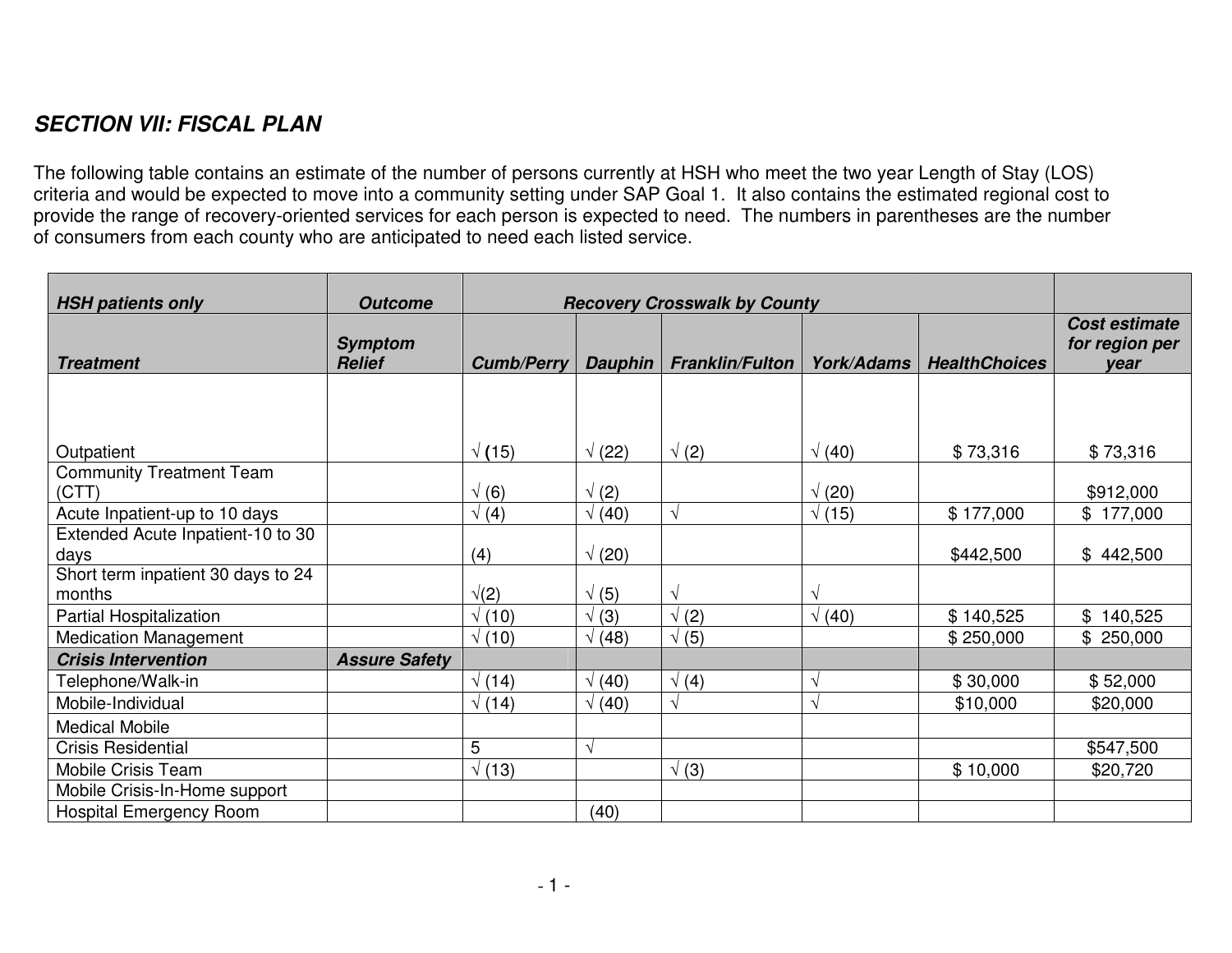| <b>Emergency Service</b>                                     |                    | $\sqrt(12)$   | $\sqrt{(40)}$ | $\sqrt{ }$               | $\sqrt{}$                  |                           | \$50,000                 |
|--------------------------------------------------------------|--------------------|---------------|---------------|--------------------------|----------------------------|---------------------------|--------------------------|
| B105 Unlicensed Mobile-in-Home                               |                    |               |               |                          |                            |                           |                          |
| Inpatient Drug and Alcohol Detox                             |                    | $\sqrt(4)$    | $\sqrt(4)$    | V                        | $\overline{\sqrt{2}}$      | $\pmb{\mathsf{X}}$        | \$7,695                  |
| OP-D&A                                                       |                    | $\sqrt(2)$    | $\sqrt(4)$    | $\sqrt{ }$               | J                          | $\overline{\mathbf{x}}$   | \$30,000                 |
| <b>Inpatient Drug and Alcohol</b>                            |                    |               |               |                          |                            |                           |                          |
| Rehabilitation                                               |                    | $\sqrt(2)$    | $\sqrt{}$     | $\sqrt{ }$               | $\overline{\sqrt{2}}$      | $\pmb{\mathsf{X}}$        | \$5,000                  |
| Sexual Offenders Program ***                                 |                    | $\sqrt(2)$    |               |                          |                            | $\overline{\mathbf{x}}$   | \$6,000                  |
| 28 Day Rehab Program                                         |                    |               |               |                          |                            |                           | \$6,000                  |
| Methadone OP-D&A                                             |                    |               |               |                          |                            | $\boldsymbol{\mathsf{X}}$ |                          |
|                                                              | <b>Access</b>      |               |               |                          |                            |                           |                          |
| <b>Case management</b>                                       | <b>Services</b>    |               |               |                          |                            |                           |                          |
| Intensive case management                                    |                    | (23)          | $\sqrt{(31)}$ | $\sqrt(5)$               | $\sqrt(50)$                | \$245,250                 | \$245,250                |
| <b>Resource Coordination</b>                                 |                    |               | $\sqrt{(17)}$ |                          | $\sqrt{(10)}$<br>$\sqrt{}$ | \$67,500                  | \$67,500                 |
| Administrative case management                               | <b>Role</b>        | V             | $\sqrt{ }$    | V                        |                            |                           |                          |
| <b>Rehabilitation</b>                                        | <b>Functioning</b> |               |               |                          |                            |                           |                          |
| <b>State Hospital</b>                                        |                    | $\sqrt{ }$    | $\sqrt(5)$    |                          |                            |                           |                          |
|                                                              |                    |               |               |                          |                            |                           |                          |
| <b>Site Based Psychiatric</b>                                |                    |               |               |                          |                            |                           |                          |
| Rehabilitation                                               |                    | $\sqrt(10)$   | $\sqrt{}$     | $\sqrt(5)$               | 30                         | not presently             | 510,250<br>\$            |
| Mobile Psychiatric Rehabilitation                            |                    | $\sqrt(4)$    |               |                          |                            |                           | $\mathfrak{P}$<br>83,200 |
| <b>Adult Development Training</b>                            |                    |               |               | $\sqrt{ }$               |                            |                           | \$<br>20,000             |
| <b>Community Employment</b>                                  |                    | V             | $\sqrt{(3)}$  |                          | $\sqrt(15)$                |                           | \$<br>83,200             |
| <b>Facility-Based Rehabilitation</b>                         |                    |               | $\sqrt(6)$    |                          | J                          |                           |                          |
| Social Rehabilitation                                        |                    | $\sqrt(23)$   | $\sqrt(9)$    | $\sqrt(5)$               | $\sqrt(40)$                |                           | \$423,500                |
| Site Based Employment                                        |                    | $\sqrt{(10)}$ | $\sqrt(6)$    | $\sqrt{(3)}$             | $\sqrt(20)$                |                           | \$196,000                |
| <b>Job Coaching</b>                                          |                    | $\sqrt(4)$    | $\sqrt{(3)}$  | $\sqrt(1)$               | $\sqrt(5)$                 |                           | \$594,880                |
| <b>Transitional Employment</b>                               |                    | $\sqrt{(3)}$  | $\sqrt{(3)}$  |                          |                            |                           | \$180,000                |
| <b>Enrichment</b>                                            | <b>Equal</b>       |               |               |                          |                            |                           |                          |
|                                                              | <b>Opportunity</b> |               |               | $\sqrt{ }$               | $\sqrt{}$                  |                           | \$33,500                 |
| <b>Community Service</b><br><b>Community Support Program</b> |                    | $\sqrt(23)$   | $\sqrt{(44)}$ |                          |                            |                           |                          |
| (CSP)                                                        |                    | $\sqrt(23)$   | $\sqrt(9)$    | $\sqrt{}$                | $\sqrt(60)$                |                           | \$250,000                |
| <b>Representative Payee</b>                                  |                    | $\sqrt(15)$   | (44)          | $\sqrt(5)$<br>$\sqrt(5)$ | V                          |                           | \$372,000                |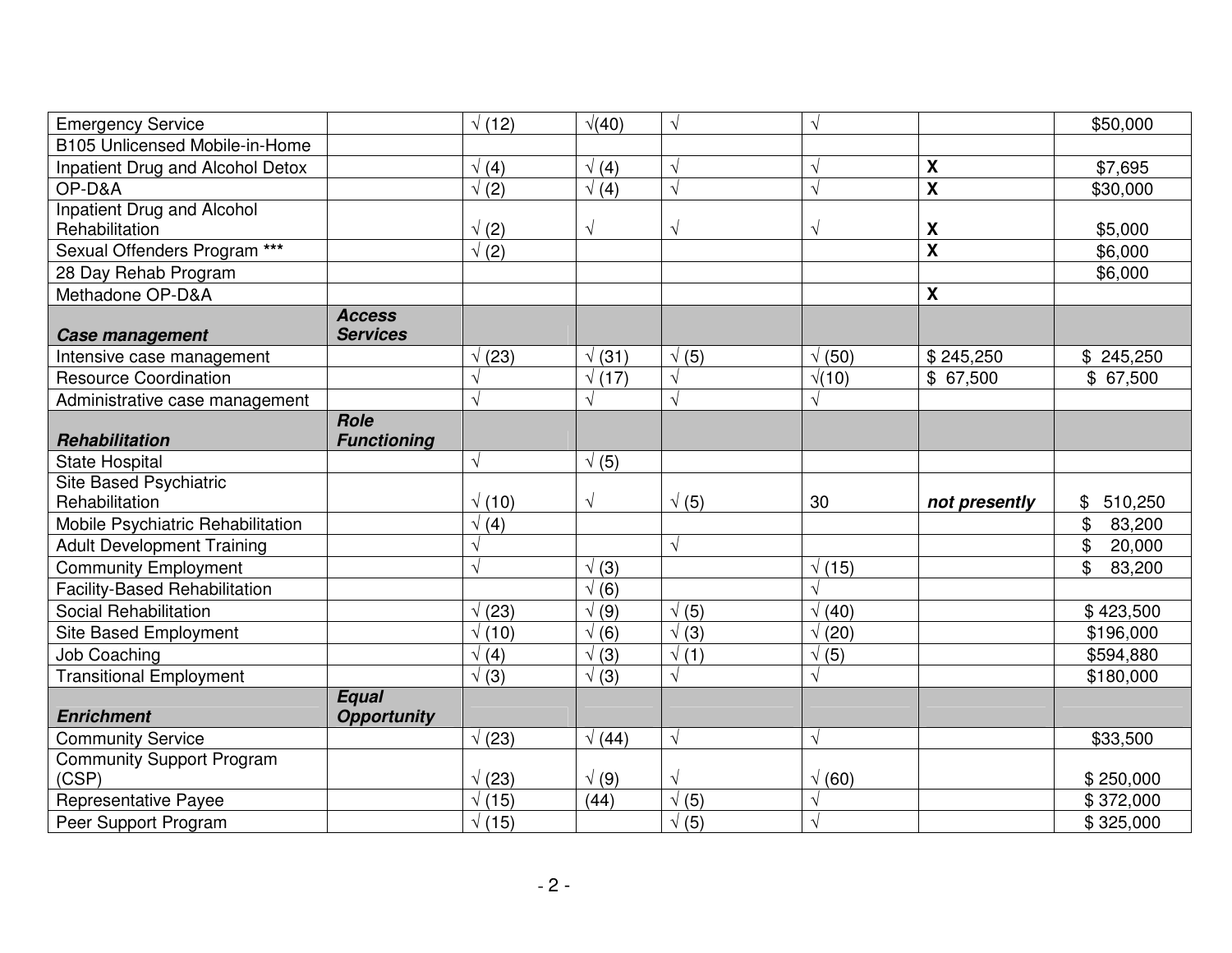| <b>Rights Protection</b>                                                                                                                                                                                                                                                                                                             |                                                       |                                                                   |                                                                                                    |                                               |                                                                                                      |                                                                      |
|--------------------------------------------------------------------------------------------------------------------------------------------------------------------------------------------------------------------------------------------------------------------------------------------------------------------------------------|-------------------------------------------------------|-------------------------------------------------------------------|----------------------------------------------------------------------------------------------------|-----------------------------------------------|------------------------------------------------------------------------------------------------------|----------------------------------------------------------------------|
| $\star\star\star$<br>Community Advocacy                                                                                                                                                                                                                                                                                              |                                                       |                                                                   |                                                                                                    |                                               |                                                                                                      | \$240,000                                                            |
|                                                                                                                                                                                                                                                                                                                                      | <b>Assure</b>                                         |                                                                   |                                                                                                    |                                               |                                                                                                      |                                                                      |
| <b>Basic Supports</b>                                                                                                                                                                                                                                                                                                                | <b>Survival</b>                                       |                                                                   |                                                                                                    |                                               |                                                                                                      |                                                                      |
| <b>State Psychiatric Hospital</b>                                                                                                                                                                                                                                                                                                    |                                                       |                                                                   |                                                                                                    |                                               | $\sqrt{}$                                                                                            |                                                                      |
| Access to medication                                                                                                                                                                                                                                                                                                                 |                                                       | $\sqrt(23)$                                                       | $\sqrt{(48)}$                                                                                      |                                               | $\sqrt(60)$                                                                                          |                                                                      |
| <b>Homeless Shelters</b>                                                                                                                                                                                                                                                                                                             |                                                       |                                                                   |                                                                                                    |                                               | $\sqrt{}$                                                                                            |                                                                      |
| <b>Housing Financial Assistance</b>                                                                                                                                                                                                                                                                                                  |                                                       |                                                                   |                                                                                                    |                                               |                                                                                                      | \$80,000                                                             |
| <b>Housing Staff Support</b>                                                                                                                                                                                                                                                                                                         |                                                       |                                                                   |                                                                                                    |                                               | $\sqrt{}$                                                                                            | \$57,200                                                             |
| Intensive Max CRR                                                                                                                                                                                                                                                                                                                    |                                                       | $\sqrt{(3)}$                                                      | $\sqrt(5)$                                                                                         |                                               | $\sqrt{(20)}$                                                                                        | \$1,124,200                                                          |
| Maximum CRR                                                                                                                                                                                                                                                                                                                          |                                                       |                                                                   |                                                                                                    |                                               | $\sqrt(20)$                                                                                          | \$<br>730,000                                                        |
| Moderate CRR                                                                                                                                                                                                                                                                                                                         |                                                       |                                                                   |                                                                                                    |                                               | $\sqrt{}$                                                                                            |                                                                      |
| Minimum CRR                                                                                                                                                                                                                                                                                                                          |                                                       |                                                                   |                                                                                                    |                                               | $\sqrt{}$                                                                                            |                                                                      |
| Long-Term Structured Residential                                                                                                                                                                                                                                                                                                     |                                                       |                                                                   |                                                                                                    |                                               |                                                                                                      |                                                                      |
|                                                                                                                                                                                                                                                                                                                                      |                                                       | (2)                                                               | $\sqrt(10)$                                                                                        | (1)                                           | (5)                                                                                                  | \$1,649,070                                                          |
| Residential-not classified                                                                                                                                                                                                                                                                                                           |                                                       | V                                                                 |                                                                                                    |                                               |                                                                                                      | \$120,000                                                            |
| <b>Supported Living</b>                                                                                                                                                                                                                                                                                                              |                                                       | $\sqrt{ }$                                                        |                                                                                                    |                                               | $\sqrt(2)$                                                                                           |                                                                      |
| <b>Supportive Living</b>                                                                                                                                                                                                                                                                                                             |                                                       | $\sqrt{ }$                                                        | $\sqrt{(1)}$                                                                                       | $\sqrt{ }$                                    |                                                                                                      |                                                                      |
|                                                                                                                                                                                                                                                                                                                                      |                                                       |                                                                   |                                                                                                    |                                               |                                                                                                      |                                                                      |
|                                                                                                                                                                                                                                                                                                                                      |                                                       |                                                                   |                                                                                                    |                                               |                                                                                                      | \$2,890,800                                                          |
|                                                                                                                                                                                                                                                                                                                                      |                                                       |                                                                   |                                                                                                    |                                               |                                                                                                      |                                                                      |
|                                                                                                                                                                                                                                                                                                                                      |                                                       |                                                                   |                                                                                                    |                                               |                                                                                                      |                                                                      |
|                                                                                                                                                                                                                                                                                                                                      |                                                       |                                                                   |                                                                                                    |                                               |                                                                                                      |                                                                      |
|                                                                                                                                                                                                                                                                                                                                      |                                                       |                                                                   |                                                                                                    |                                               |                                                                                                      |                                                                      |
|                                                                                                                                                                                                                                                                                                                                      |                                                       |                                                                   |                                                                                                    |                                               |                                                                                                      |                                                                      |
|                                                                                                                                                                                                                                                                                                                                      |                                                       |                                                                   |                                                                                                    |                                               |                                                                                                      |                                                                      |
|                                                                                                                                                                                                                                                                                                                                      |                                                       |                                                                   |                                                                                                    |                                               |                                                                                                      |                                                                      |
|                                                                                                                                                                                                                                                                                                                                      |                                                       |                                                                   |                                                                                                    |                                               |                                                                                                      |                                                                      |
|                                                                                                                                                                                                                                                                                                                                      |                                                       |                                                                   |                                                                                                    |                                               |                                                                                                      |                                                                      |
|                                                                                                                                                                                                                                                                                                                                      |                                                       |                                                                   |                                                                                                    |                                               |                                                                                                      |                                                                      |
|                                                                                                                                                                                                                                                                                                                                      |                                                       |                                                                   |                                                                                                    |                                               |                                                                                                      |                                                                      |
|                                                                                                                                                                                                                                                                                                                                      |                                                       |                                                                   |                                                                                                    |                                               |                                                                                                      |                                                                      |
|                                                                                                                                                                                                                                                                                                                                      |                                                       |                                                                   |                                                                                                    |                                               |                                                                                                      |                                                                      |
| $***$<br><b>Specialized Personal Care</b><br>Boarding Homes ***<br>Family<br><b>Family Support Services</b><br><b>Nursing Homes</b><br><b>Transportation</b><br><b>Self Help</b><br>Compeer Program<br>NAMI Peer to Peer<br>Support groups<br><b>Consumer/Family Satisfaction</b><br>Teams<br><b>Wellness/Prevention</b><br>Medicare | <b>Empowerment</b><br><b>Improve</b><br><b>Health</b> | $\sqrt{(18)}$<br>$\sqrt(23)$ to non<br><b>MA</b><br>$\sqrt{(23)}$ | $\sqrt(4)$<br>$\sqrt{(17)}$<br>$\sqrt{(1)}$<br>$\sqrt{(7)}$<br>$\sqrt{(48)}$<br>V<br>$\sqrt{(48)}$ | (4)<br>$\sqrt(5)$<br>$\sqrt{ }$<br>$\sqrt{ }$ | $\sqrt(5)$<br>$\overline{(5)}$<br>$\sqrt{(35)}$<br>$\sqrt(15)$<br>(30)<br>$\sqrt(20)$<br>$\sqrt(60)$ | \$25,000<br>\$811,200<br>\$10,000<br>\$20,000<br>\$5000<br>\$125,000 |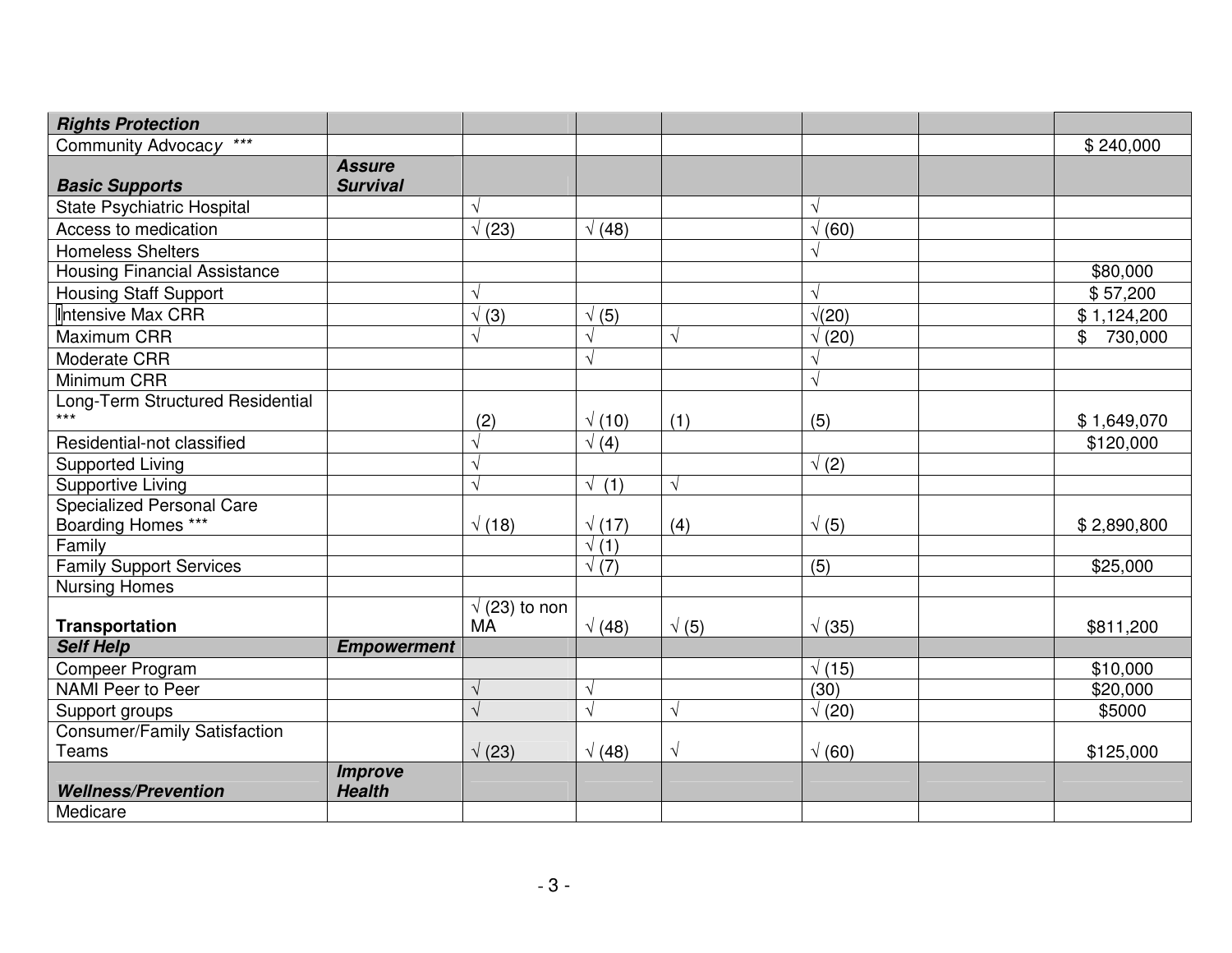| Medicaid fee-for-service             |                 |  |  |              |
|--------------------------------------|-----------------|--|--|--------------|
| <b>Medicaid Managed Care</b>         |                 |  |  |              |
| Private Insurance                    |                 |  |  |              |
| Nutrional guidance                   |                 |  |  |              |
| <b>Dental Care</b>                   |                 |  |  |              |
| <b>Vision Care</b>                   |                 |  |  |              |
|                                      | <b>Recovery</b> |  |  |              |
| <b>Other</b>                         | <b>Support</b>  |  |  |              |
| Recovery Training (Staff &           |                 |  |  |              |
| Consumer groups) ***                 |                 |  |  | \$100,000    |
| Human Resource and Retention         |                 |  |  |              |
| <b>Cultural/Spiritual Support</b>    |                 |  |  | \$50,000     |
| Sign Language/interpreter            |                 |  |  |              |
| services                             |                 |  |  | \$20,000     |
| <b>Assistive Devices</b>             |                 |  |  | \$15,000     |
| Interpreter services                 |                 |  |  | \$270,000    |
| <b>County Administrative Support</b> |                 |  |  | \$60,600     |
| ***Indicates programs that may       |                 |  |  |              |
| be multi-county or regional in       | non consumer    |  |  |              |
| development                          | specific        |  |  |              |
| <b>Total Estimated Cost per Year</b> |                 |  |  | \$14,576,666 |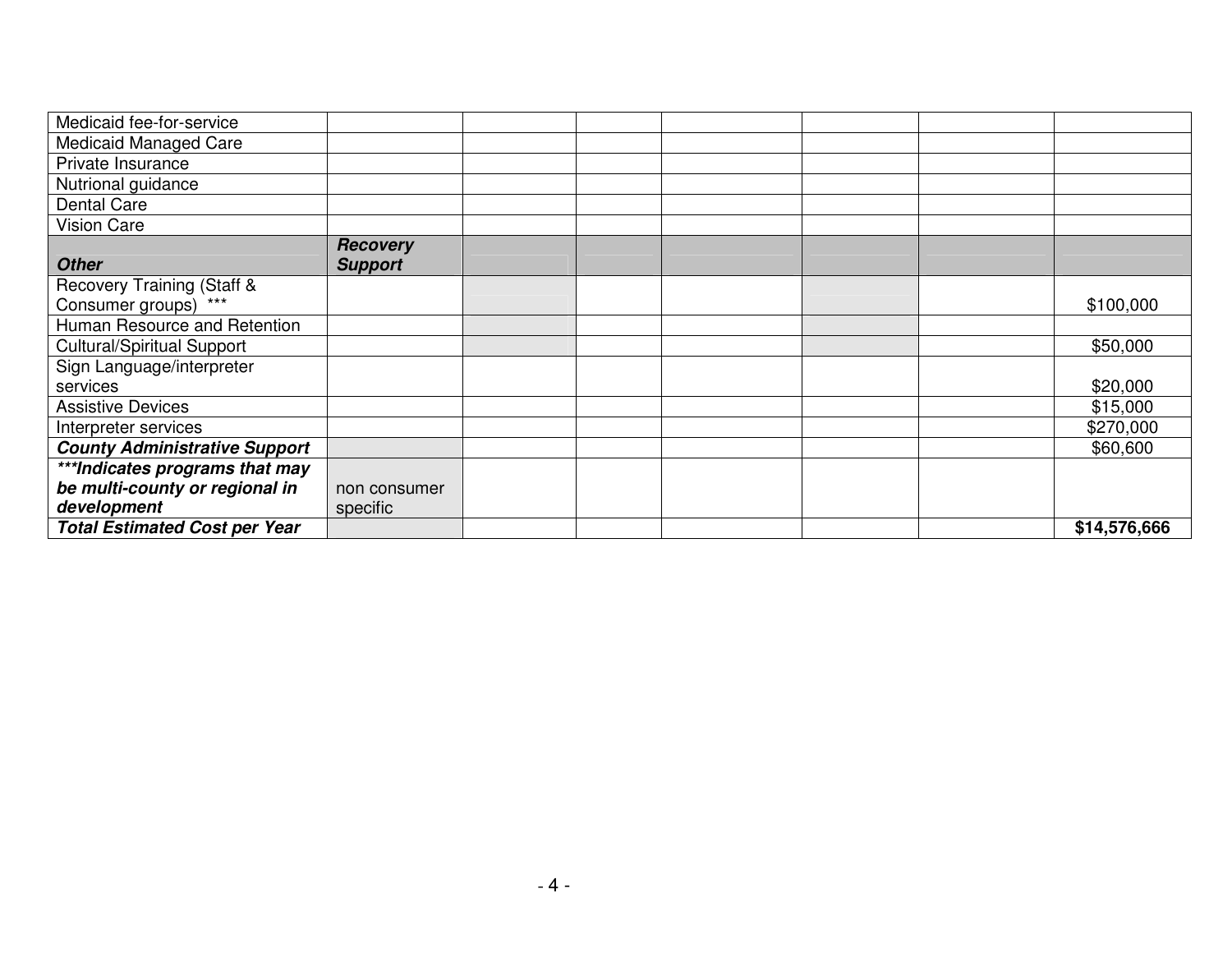The following grid gives conceptually increases to other service areas primarily to support community infrastructure needs:

| <b>Infrastructure Building</b>            | <b>Outcome</b>                   | <b>Recovery Crosswalk by County</b> |                   |                        |            |                      |                          |
|-------------------------------------------|----------------------------------|-------------------------------------|-------------------|------------------------|------------|----------------------|--------------------------|
| <b>Treatment</b>                          | <b>Symptom</b><br><b>Relief</b>  | <b>Cumb/Perry</b>                   | <b>Dauphin</b>    | <b>Franklin/Fulton</b> | York/Adams | <b>HealthChoices</b> | Cost estimate for region |
| Outpatient                                |                                  | V                                   | $\sqrt{ }$        |                        |            | X                    | \$2,006,845              |
| Community Treatment Team (CTT)            |                                  |                                     | $\sqrt{ }$        |                        |            |                      | \$60,000                 |
| Acute Inpatient-up to 10 days             |                                  | $\sqrt{}$                           |                   |                        |            | X                    | \$300,000                |
| Extended Acute Inpatient-10 to 30 days    |                                  |                                     |                   |                        |            |                      | \$3,000,000              |
| Short term inpatient 30 days to 24 months |                                  |                                     |                   |                        |            |                      |                          |
| Partial Hospitalization                   |                                  | V                                   | $\mathcal{N}$     | ٦                      |            | X                    |                          |
| <b>Medication Management</b>              |                                  |                                     | $\mathcal{N}$     |                        |            |                      | \$,200,444               |
| <b>Crisis Intervention</b>                | <b>Assure Safety</b>             |                                     |                   |                        |            |                      |                          |
| Telephone/Walk-in                         |                                  | $\sqrt{}$                           | $\sqrt{ }$        | $\sqrt{ }$             |            |                      | \$489,600                |
| Mobile-Individual                         |                                  | $\sqrt{ }$                          | $\sqrt{ }$        |                        |            |                      | \$240,000                |
| <b>Medical Mobile</b>                     |                                  |                                     |                   |                        |            |                      |                          |
| <b>Crisis Residential</b>                 |                                  |                                     |                   |                        |            |                      | \$1,642,500              |
| Mobile Crisis Team                        |                                  |                                     |                   |                        |            |                      |                          |
| Mobile Crisis-In-Home support             |                                  |                                     |                   |                        |            |                      |                          |
| Hospital Emergency Room                   |                                  |                                     |                   |                        |            |                      |                          |
| <b>Community Psychiatric Inpatient</b>    |                                  |                                     |                   |                        |            | X                    |                          |
| <b>Emergency Service</b>                  |                                  |                                     |                   |                        |            |                      | \$200,000                |
| B105 Unlicensed Mobile-in-Home            |                                  |                                     |                   |                        |            |                      |                          |
| Inpatient Drug and Alcohol Detox          |                                  |                                     |                   |                        |            | X                    | \$5,390                  |
| OP-D&A                                    |                                  |                                     |                   |                        |            | X                    |                          |
| Inpatient Drug and Alcohol Rehabilitation |                                  |                                     |                   |                        |            | $\pmb{\mathsf{X}}$   | \$765,000                |
| 28 Day Rehab Program                      |                                  |                                     |                   |                        |            | $\pmb{\chi}$         | \$55,000                 |
| Sexual Offenders Program ***              |                                  |                                     |                   |                        |            | X                    | \$20,000                 |
| Methadone OP-D&A                          |                                  |                                     |                   |                        |            | X                    |                          |
| Case management                           | <b>Access</b><br><b>Services</b> |                                     |                   |                        |            |                      |                          |
| Intensive Casemanagment                   |                                  | V                                   | $\sqrt{ }$        | V                      |            | X                    | \$112,160                |
| <b>Resource Coordination</b>              |                                  | N                                   | $\mathbf \lambda$ |                        |            | $\pmb{\mathsf{X}}$   | \$112,160                |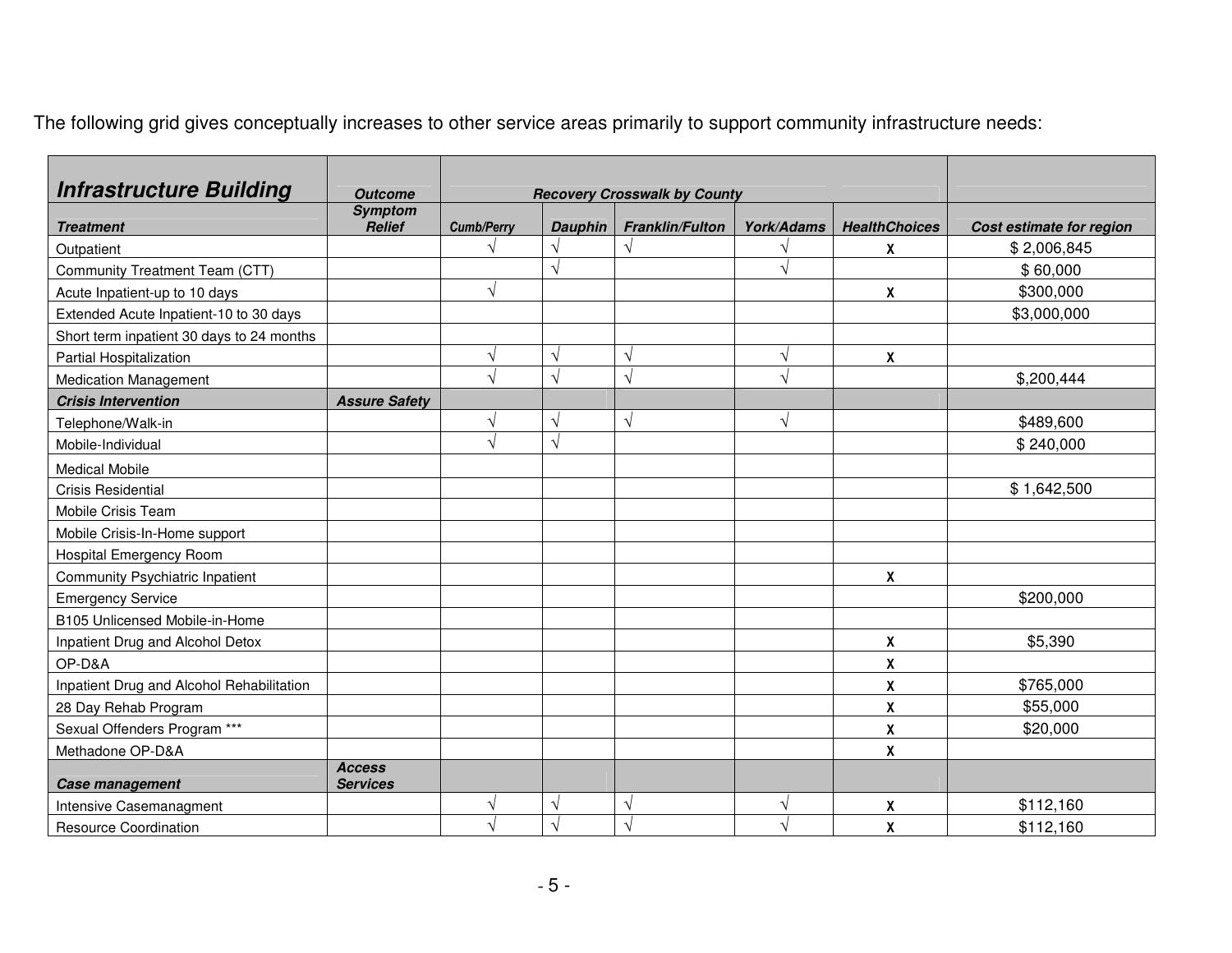| Administrative case management        |                                  | V         | $\sqrt{}$  | $\sqrt{}$     | $\sqrt{}$  |               | \$347,680    |
|---------------------------------------|----------------------------------|-----------|------------|---------------|------------|---------------|--------------|
| Rehabilitation                        | Role<br><b>Functioning</b>       |           |            |               |            |               |              |
| <b>State Hospital</b>                 |                                  | $\sqrt{}$ | $\sqrt{ }$ | $\sqrt{ }$    | $\sqrt{ }$ |               |              |
| Site Based Psychiatric Rehabilitation |                                  |           | $\sqrt{ }$ |               |            | not presently | \$1,600,000  |
| Mobile Psychiatric Rehabilitation     |                                  |           |            |               |            |               | \$416,000    |
| <b>Adult Development Training</b>     |                                  |           |            |               |            |               |              |
| <b>Community Employment</b>           |                                  |           | $\sqrt{ }$ | $\sqrt{ }$    | V          |               | \$568,800    |
| Facility-Based Rehabilitation         |                                  |           |            |               |            |               |              |
| Social Rehabilitation                 |                                  |           | $\sqrt{ }$ | $\sqrt{ }$    | V          |               | \$800,000    |
| Site Based Employment                 |                                  |           | $\sqrt{ }$ | $\sqrt{ }$    |            |               | \$510,496    |
| Job Coaching                          |                                  |           | $\sqrt{ }$ | $\sqrt{ }$    |            |               | \$202,296    |
| <b>Transitional Employment</b>        |                                  |           | $\sqrt{ }$ | $\sqrt{ }$    |            |               |              |
| <b>Enrichment</b>                     | Equal<br><b>Opportunity</b>      |           |            |               |            |               |              |
| <b>Community Service</b>              |                                  |           | $\sqrt{ }$ | $\sqrt{ }$    |            |               | \$40,000     |
| Community Support Program (CSP)       |                                  |           | $\sqrt{ }$ | $\sqrt{ }$    |            |               | \$60,000     |
| Representative Payee                  |                                  |           |            | $\mathcal{N}$ |            |               | \$64,960     |
| Compeer Program                       |                                  |           |            |               |            |               | \$60,000     |
| <b>Rights Protection</b>              |                                  |           |            |               |            |               |              |
| Community Advocacy ***                |                                  |           |            |               |            |               | \$96,800     |
| <b>Basic Supports</b>                 | <b>Assure</b><br><b>Survival</b> |           |            |               |            |               |              |
| State Psychiatric Hospital            |                                  |           |            |               |            |               |              |
| Access to medication                  |                                  |           | $\sqrt{}$  | $\sqrt{ }$    | $\sqrt{ }$ |               |              |
| <b>Homeless Shelters</b>              |                                  |           |            |               |            |               |              |
| <b>Housing Financial Assistance</b>   |                                  |           |            |               |            |               | \$16,000     |
| <b>Housing Staff Support</b>          |                                  |           |            |               |            |               | \$131,200    |
| <b>Intensive Max CRR</b>              |                                  |           | $\sqrt{ }$ | $\sqrt{ }$    | ٦          |               |              |
| Maximum CRR                           |                                  |           | $\sqrt{ }$ | $\sqrt{ }$    |            |               | \$13,185,918 |
| Moderate CRR                          |                                  |           |            |               |            |               |              |
| Minimum CRR                           |                                  |           |            |               |            |               |              |
| Long-Term Structured Residential ***  |                                  |           | $\sqrt{}$  |               |            |               | \$1,374,225  |
| Residential-not classified            |                                  |           |            |               |            |               | \$1,095,000  |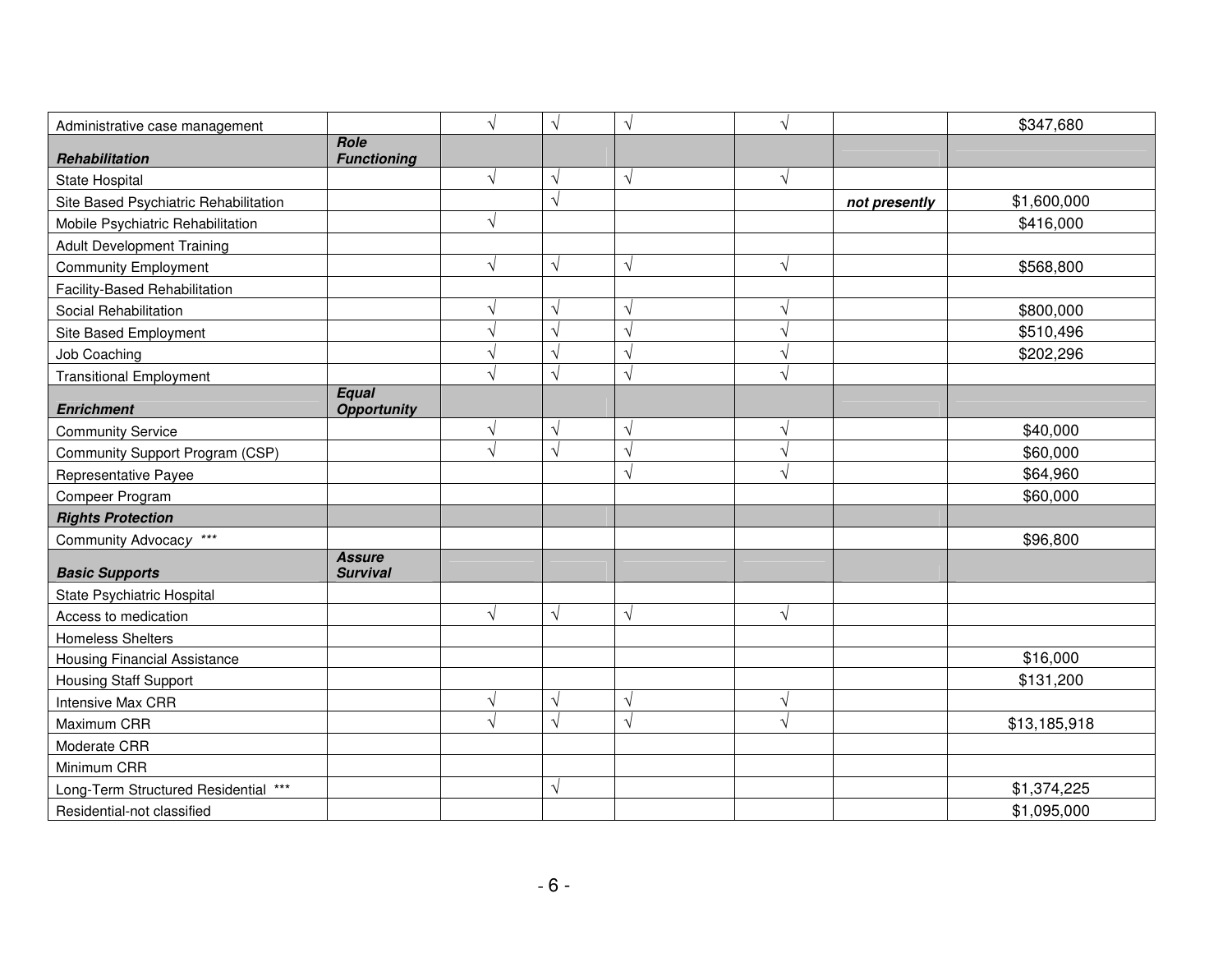| Supported Living                                         |                                 | V          | $\sqrt{}$ | $\sqrt{ }$ | $\mathbf{v}$ |              |
|----------------------------------------------------------|---------------------------------|------------|-----------|------------|--------------|--------------|
| Supportive Living                                        |                                 |            | $\sqrt{}$ | $\sqrt{ }$ |              | \$777,600    |
| Specialized<br>Personal<br>$\overline{Care}$<br>Boarding |                                 |            |           |            |              |              |
| Homes ***                                                |                                 | $\sqrt{}$  | $\sqrt{}$ |            |              | \$1,314,000  |
| Family                                                   |                                 |            |           |            |              |              |
| <b>Family Support Services</b>                           |                                 |            |           |            |              | \$40,000     |
| Nursing Homes                                            |                                 |            |           |            |              |              |
| Transportation                                           |                                 | V          | $\sqrt{}$ | $\sqrt{ }$ | $\sqrt{}$    | \$1,500,000  |
| <b>Self Help</b>                                         | <b>Empowerment</b>              |            |           |            |              |              |
| Compeer Program                                          |                                 |            |           |            |              | \$60,000     |
| NAMI Peer to Peer                                        |                                 |            |           |            |              | \$15,000     |
| Support groups                                           |                                 |            |           |            |              | \$10,000     |
| <b>Consumer/Family Satisfaction Teams</b>                |                                 | $\sqrt{ }$ | $\sqrt{}$ | $\sqrt{ }$ | $\sqrt{ }$   | \$300,300    |
| <b>Wellness/Prevention</b>                               | <b>Improve</b><br><b>Health</b> |            |           |            |              |              |
| Medicare                                                 |                                 |            |           |            |              |              |
| Medicaid fee-for-service                                 |                                 |            |           |            |              |              |
| Medicaid Managed Care                                    |                                 |            |           |            |              |              |
| Private Insurance                                        |                                 |            |           |            |              |              |
| Nutritional guidance                                     |                                 |            |           |            |              |              |
| Dental Care                                              |                                 |            |           |            |              |              |
| Vision Care                                              |                                 |            |           |            |              |              |
| <b>Other</b>                                             | Recovery<br><b>Support</b>      |            |           |            |              |              |
| Recovery Training (Staff & Consumer<br>groups) ***       |                                 |            |           |            |              | \$40,000     |
| Human Resource and Retention                             |                                 |            |           |            |              | \$800,000    |
| <b>Cultural/Spiritual Support</b>                        |                                 |            |           |            |              | \$80,000     |
| Sign Language/interpreter services                       |                                 |            |           |            |              |              |
| <b>Assistive Devices</b>                                 |                                 |            |           |            |              | \$1,080,000  |
| Interpreter services                                     |                                 |            |           |            |              | \$1,080,000  |
| <b>County Administrative Support</b>                     |                                 |            |           |            |              | \$250,400    |
| ***Indicates programs that may                           |                                 |            |           |            |              |              |
| be multi-county or regional in                           | non consumer                    |            |           |            |              |              |
| development                                              | specific                        |            |           |            |              |              |
| <b>Proposal Total</b>                                    |                                 |            |           |            |              | \$38,835,774 |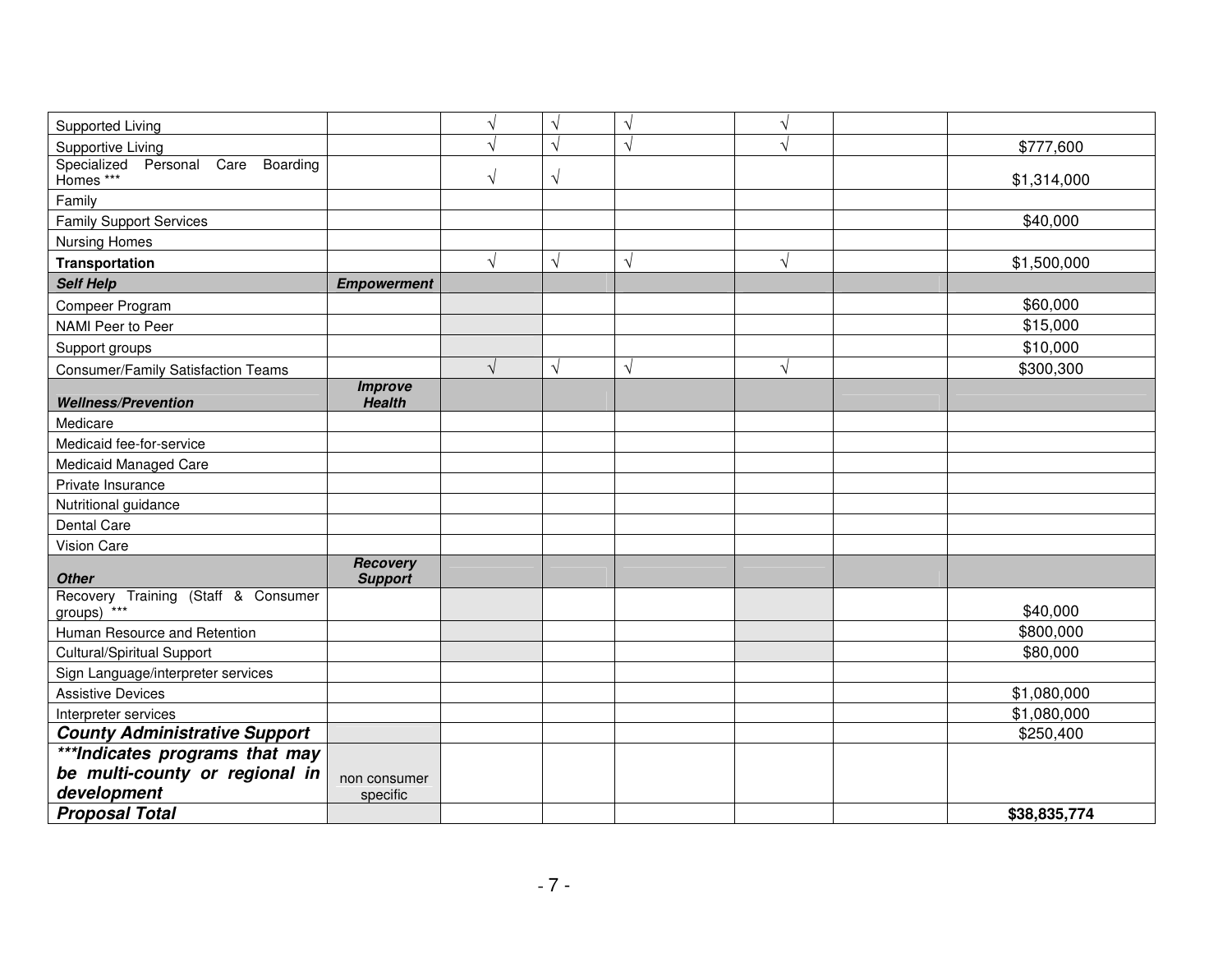## *HSH Funds Available for Reallocation:*

In order to help fund the additional resources that will be needed in the seven-county area served by Harrisburg State Hospital, it is obvious that some of the funding used to operate the hospital must be converted to fund residential and treatment options in community settings.

For each 30 beds (1 living area) closed at Harrisburg State Hospital, funding as described below could be converted to community services after the persons occupying the beds move into non-hospital settings. This funding estimate is based upon the average staffing pattern assigned to HSH's seven (7) living areas that are not currently serving as Admissions units. The estimate is also based on the average costs per position for each classification, multiplied by the number of positions in that classification that would be eliminated. Closure of a living area is thus projected to allow the elimination of 35.5 positions (17 Psychiatric Aides, 8 Registered Nurses, 3 Licensed Practical Nurses, 1 each Therapeutic Recreation Worker, Occupational Therapist, Social Worker, Psychologist, Psychiatrist, Custodial Worker, Food Service Worker and 50% of a Staff Physician position) at a salary savings of \$1,444,015, using 2003-04 salary levels. Additionally, with benefits estimated at 30%, that figure would be supplemented by \$ 433,205, for a total savings in Personnel-related costs estimated to be \$ 1,877,220. The base figure for salaries should increase each fiscal year as contractually guaranteed pay raises take effect.

It is further estimated that significant savings could be realized in several areas of operating costs. Savings of \$400,000 should be realized for each living unit closed from the combination of Pharmaceuticals, Food, Contracted Clinical Services, Housekeeping Supplies, Medical Supplies, Wearing Apparel, Recreational Supplies, Educational Supplies and Other Operational Expenses.

These figures yield an estimated total of \$ 2,277,220 that would be available to transfer to the county allocation to support the move of 30 persons to alternative community settings, about \$ 75,907 per year each. These figures are all based on Fiscal year (FY) 2003-04 salaries, benefits and operational costs and should be adjusted for inflation and subsequent staffing level changes that might occur.

The closure of two living units of thirty beds, either in the same year or in successive years, should yield somewhat higher savings than closing only one living area, as several additional programs, support and/or supervisory positions could be eliminated.

As discussed by the group, the planning and implementation processes required to develop additional supports and resources for the persons who would be leaving Harrisburg State Hospital can be more easily accomplished if spread over a year rather than the six month period most often provided. Additionally, we anticipate the expansion of cross-county programs and working out the legal complexities of several counties having citizens served in a single program will consume more than the average amount of time required to get a program up and running. Therefore, it is our recommendation that the first year of the five year planning period (2005-06) would not